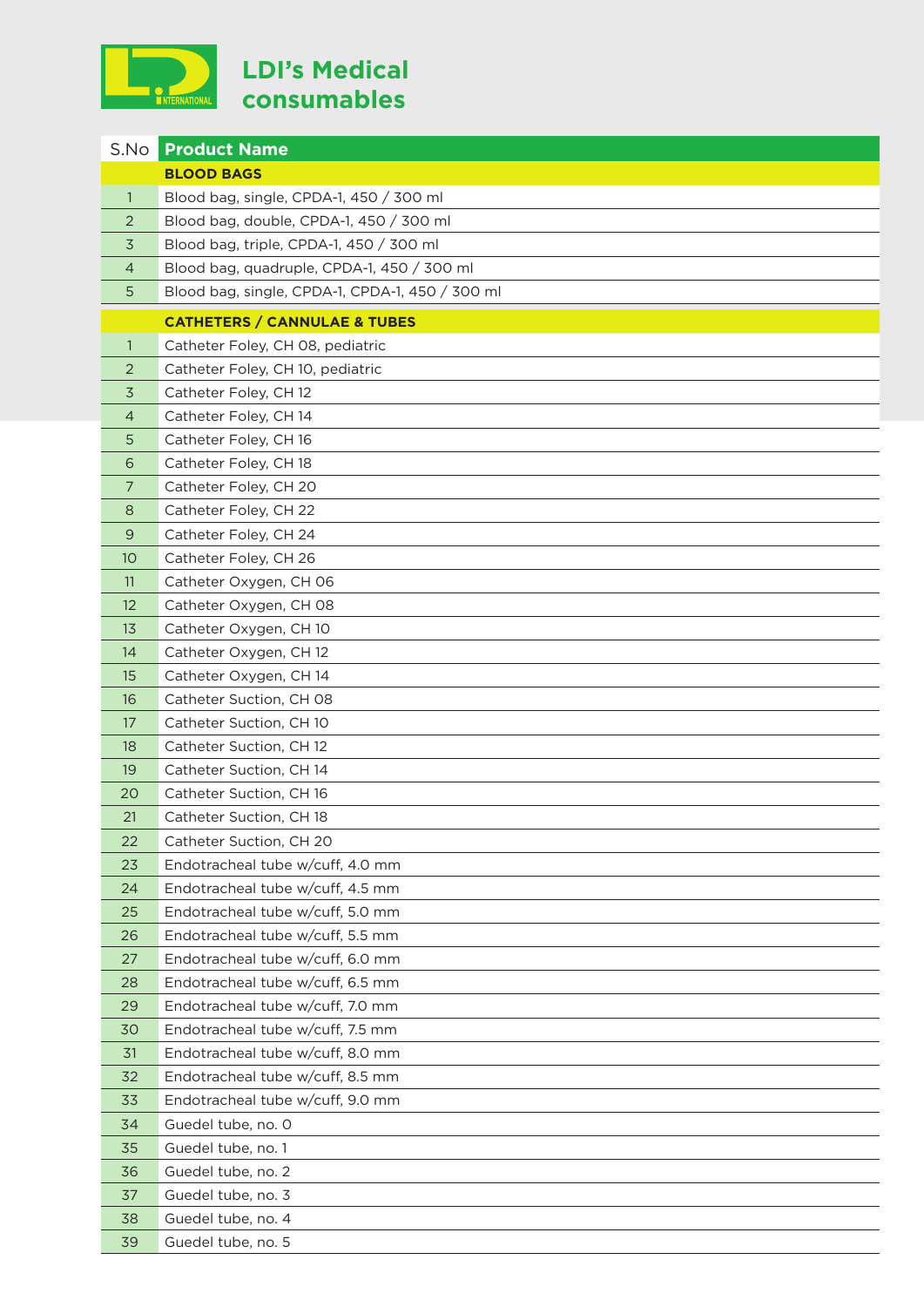| 40             | I.V. cannulae 16G, w/port, w/wings                                              |
|----------------|---------------------------------------------------------------------------------|
| 41             | I.V. cannulae 18G, w/port, w/wings                                              |
| 42             | I.V. cannulae 20G, w/port, w/wings                                              |
| 43             | I.V. cannulae 22G, w/port, w/wings                                              |
| 44             | I.V. cannulae 24G, w/port, w/wings                                              |
| 45             | Thoracic drain with trocar, CH 16                                               |
| 46             | Thoracic drain with trocar, CH 20                                               |
| 47             | Thoracic drain with trocar, CH 24                                               |
| 48             | Thoracic drain with trocar, CH 28                                               |
| 49             | Thoracic drain with trocar, CH 30                                               |
| 50             | Thoracic drain with trocar, CH 32                                               |
| 51             | Tube, Duodenal, Levin, CH 12                                                    |
| 52             | Tube, Duodenal, Levin, CH 14                                                    |
| 53             | Tube, Duodenal, Levin, CH 16                                                    |
| 54             | Tube, Duodenal, Levin, CH 18                                                    |
| 55             | Tube, Feeding, CH 05                                                            |
| 56             | Tube, Feeding, CH 06                                                            |
| 57             | Tube, Feeding, CH 08                                                            |
| 58             | Tube, Feeding, CH 10                                                            |
|                | <b>MISC. INSTRUMENTS</b>                                                        |
| $\mathbf{1}$   | Forceps, artery, Kocher 14 cm, straight                                         |
| 2              | Forceps, artery, Kocher 18 cm, straight                                         |
| 3              | Forceps, artery, Pean 14.5 cm, straight                                         |
| 4              | Forceps, artery, Pean 18 cm, straight, ss                                       |
| 5              | Forceps, dissecting, spring type, 14.5 cm                                       |
| 6              | Forceps, dissecting, straight, 14 cm, ss                                        |
| $\overline{7}$ | Forceps, dressing, Forster 25 cm                                                |
| 8              | Forceps, tissue, 14 cm, toothed, straight                                       |
| 9              | Scalpel blades, size 10, sterile                                                |
| 10             | Scalpel blades, size 11, sterile                                                |
| 11             | Scalpel blades, size 12, sterile                                                |
| 12             | Scalpel blades, size 15, sterile                                                |
| 13             | Scalpel blades, size 20, sterile                                                |
| 14             | Scalpel blades, size 21, sterile                                                |
| 15             | Scalpel blades, size 22, sterile                                                |
| 16             | Scalpel blades, size 23, sterile                                                |
| 17             | Scalpel blades, size 24, sterile                                                |
| 18             | Scalpel handle No. 3, ss                                                        |
| 19             | Scalpel handle No. 4, ss                                                        |
| 20             | Scissors, bandage, Lister, 16 cm, ss                                            |
| 21             | Scissors, bandage, Lister, 18 cm, ss                                            |
| 22             | Scissors, dissecting, Mayo, 14 cm, ss                                           |
| 23             | Scissors, operating, 14 cm, curved, ss                                          |
| 24             | Scissors, surgical 14 cm, s/b, straight                                         |
| 25             | Scissors, surgical, straight, 14 cm, ss                                         |
| 26             | Scissors, surgical, straight, 14 cm, ss                                         |
| 27             | Speculum, nasal, large, Hartmann type                                           |
| 28             | Speculum, nasal, small, Hartmann type                                           |
| 29             | Speculum, vaginal, large, Graves type                                           |
| 30             | Speculum, vaginal, medium, Graves type<br>Speculum, vaginal, small, Graves type |
| 31             |                                                                                 |